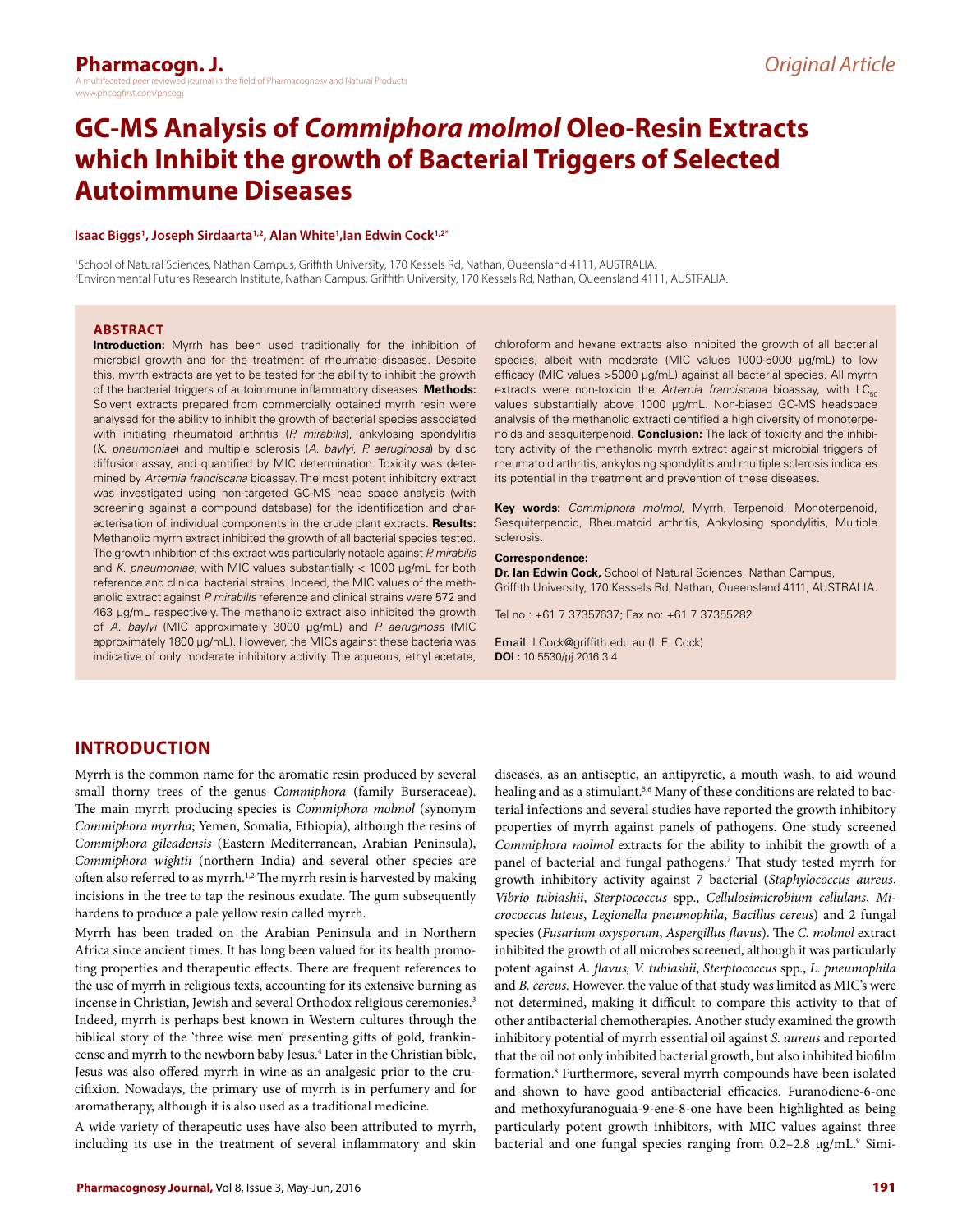larly, several terpenoids (including the sesquiterpenoids β-elemene and T-cadinol) isolated from *C. molmol* oleo-resin inhibited the growth of a panel of pathogenic bacteria, with MIC ranging from 4-256 µg/mL.<sup>10</sup> A number of studies have also verified the anti-inflammatory, antipyretic, anti-histamine<sup>11</sup> and anti-arthritic pharmacological claims.<sup>12</sup> A recent study reported the myrrh inhibited the production of nitric oxide, prostaglandin E2, tumour necrosis factor-α (TNF-α), but did not affect interleukin (IL)-1β and IL-6.<sup>13</sup> The same study reported that myrrh also inhibited c-jun  $\mathrm{NH}_2$ -terminal kinase (JNK), but did not affect extracellular signal related kinase (ERK), p<sub>38</sub> and nuclear factor-κB (NF-κB). Furthermore, myrrh administration decreased leukocyte infiltration, providing evidence for a pleuripotent anti-inflammatory mechanism.

Despite the traditional uses of myrrh in the treatment of inflammatory disease, as well as the well-established growth inhibitory activity of myrrh against other bacterial pathogens, myrrh has not been rigorously evaluated for the ability to block the microbial triggers of autoimmune inflammatory diseases. This may result from a poor understanding of many of these disorders. However, recent serotyping studies have identified bacterial triggers of some of these conditions and the bacterial antigens responsible for the induction of an immune response, allowing for studies to examine the ability to inhibit the trigger mechanisms of these diseases. The major microbial trigger of rheumatoid arthritis has been identified as *Proteus mirabilis*, 14-16 a normal part of the human gastrointestinal flora. Similarly, *Klebsiella pneumoniae* has been shown to initiate ankylosing spondylitis16-18 and *Acinetobacter baylyi* and *Pseudomonas aeruginosa* have been linked with the onset of multiple sclerosis.20-22 The development of antibiotic agents targeted at the specific bacterial triggers of autoimmune inflammatory disorders would enable afflicted individuals to target these microbes and thus prevent the onset of the disease and reduce the severity of the symptoms once the disease has progressed. The current study examined the ability for myrrh extracts to block the initiating events of several autoimmune inflammatory diseases by blocking their microbial triggers.

## **MATERIALS AND METHODS**

## Myrrh source and extraction

Myrrh was originally sourced from verified *Commiphora molmol*  Engler trees in Somalia by Noodles Emporium, Australia and supplied as a dry resin. Voucher samples have been stored in the School of Natural Sciences, Griffith University. Prior to use, the resin was freshly ground to a coarse powder and 1 g quantities were weighed into separate tubes. Individual 50 mL volumes of methanol, water, ethyl acetate, chloroform or hexane were added to the ground resin and extracted by maceration for 24 h at 4°C with gentle shaking. The extracts were subsequently filtered through filter paper (Whatman No. 54) under vacuum, followed by drying by rotary evaporation in an Eppendorf concentrator 5301. The resultant dry extract was weighed and redissolved in 10 mL deionised water (containing 0.5% DMSO). All solvents were obtained from Ajax Australia and were AR grade.

#### Qualitative phytochemical studies

Phytochemical analysis of the myrrh extracts for the presence of saponins, phenolic compounds, flavonoids, phytosteroids, triterpenoids, cardiac glycosides, anthraquinones, tannins and alkaloids was conducted by previously described assays.23-25

# Antibacterial screening Test microorganisms

All media was supplied by Oxoid Ltd. Australia. Reference strains of *Klebsiella pneumoniae* (ATCC31488), *Proteus mirabilis* (ATCC21721),

*Acinitobacter baylyi* (ATCC33304) and *Pseudomonas aeruginosa* (ATCC39324) were purchased from American Tissue Culture Collection, USA. All other clinical microbial strains were obtained from the School of Natural Sciences teaching laboratory, Griffith University. All stock cultures were subcultured and maintained in nutrient broth at 4°C.

#### Evaluation of antimicrobial activity

Antimicrobial activity of all plant extracts was determined using a modified disc diffusion assay.<sup>26-28</sup> Briefly, 100 µL of the test bacteria were grown in 10 mL of fresh nutrient broth media until they reached a count of approximately 10<sup>8</sup> cells/mL. An amount of 100 µL of bacterial suspension was spread onto nutrient agar plates. The extracts were tested for antibacterial activity using 5 mm sterilised filter paper discs. Discs were impregnated with 10 µL of the test sample, allowed to dry and placed onto inoculated plates. The plates were allowed to stand at  $4^{\circ}$ C for 2 h before incubation with the test microbial agents. Inoculated plates were incubated at 30°C for 24 h, then the diameters of the inhibition zones were measured to the closest whole millimetre. Each antimicrobial assay was performed in at least triplicate. Mean values (± SEM) are reported in this study. Standard discs of ampicillin (10 µg) were obtained from Oxoid Ltd., Australia and served as positive controls for antibacterial activity. Filter discs impregnated with 10 µL of distilled water were used as a negative control.

# Minimum inhibitory concentration (MIC) determination

The minimum inhibitory concentration (MIC) of the extracts were determined as previously described.<sup>29,30</sup> Briefly, the extracts were diluted in deionised water and tested across a range of concentrations. Discs were impregnated with 10 µL of the test dilutions, allowed to dry and placed onto inoculated plates. The assay was performed as outlined above and graphs of the zone of inhibition versus concentration were plotted for each extract. Linear regression was used to calculate the MIC values.

# Toxicity screening Reference toxin for toxicity screening

Potassium dichromate ( $K_2$ Cr<sub>2</sub>O<sub>7</sub>) (AR grade, Chem-Supply, Australia) was prepared as a 1.6 mg/mL solution in distilled water and was serially diluted in artificial seawater for use in the *Artemia franciscana* nauplii bioassay.

#### *Artemia franciscana* nauplii toxicity screening

Toxicity was tested using a modified *Artemia franciscana* nauplii lethality assay.<sup>31-33</sup> Briefly, 400 µL of seawater containing approximately 46 (mean 46.3, n=120, SD 11.3) *A. franciscana* nauplii were added to wells of a 48 well plate and immediately used for bioassay. A volume of 400 µL of diluted plant extracts or the reference toxin were transferred to the wells and incubated at  $25 \pm 1$ °C under artificial light (1000 Lux). A negative control (400 µL seawater) was run in triplicate for each plate. All treatments were performed in at least triplicate. The wells were checked at regular intervals and the number of dead counted. The nauplii were considered dead if no movement of the appendages was observed within 10 sec. After 24 h, all nauplii were sacrificed and counted to determine the total % mortality per well. The  $LC_{50}$  with 95% confidence limits for each treatment was calculated using probit analysis.

#### Non-targeted GC-MS head space analysis

Separation and quantification were performed using a Shimadzu GC-2010 plus (USA) linked to a Shimadzu MS TQ8040 (USA) mass selective detector system as previously described.<sup>22</sup> The system was equipped with a Shimadzu auto-sampler AOC-5000 plus (USA) fitted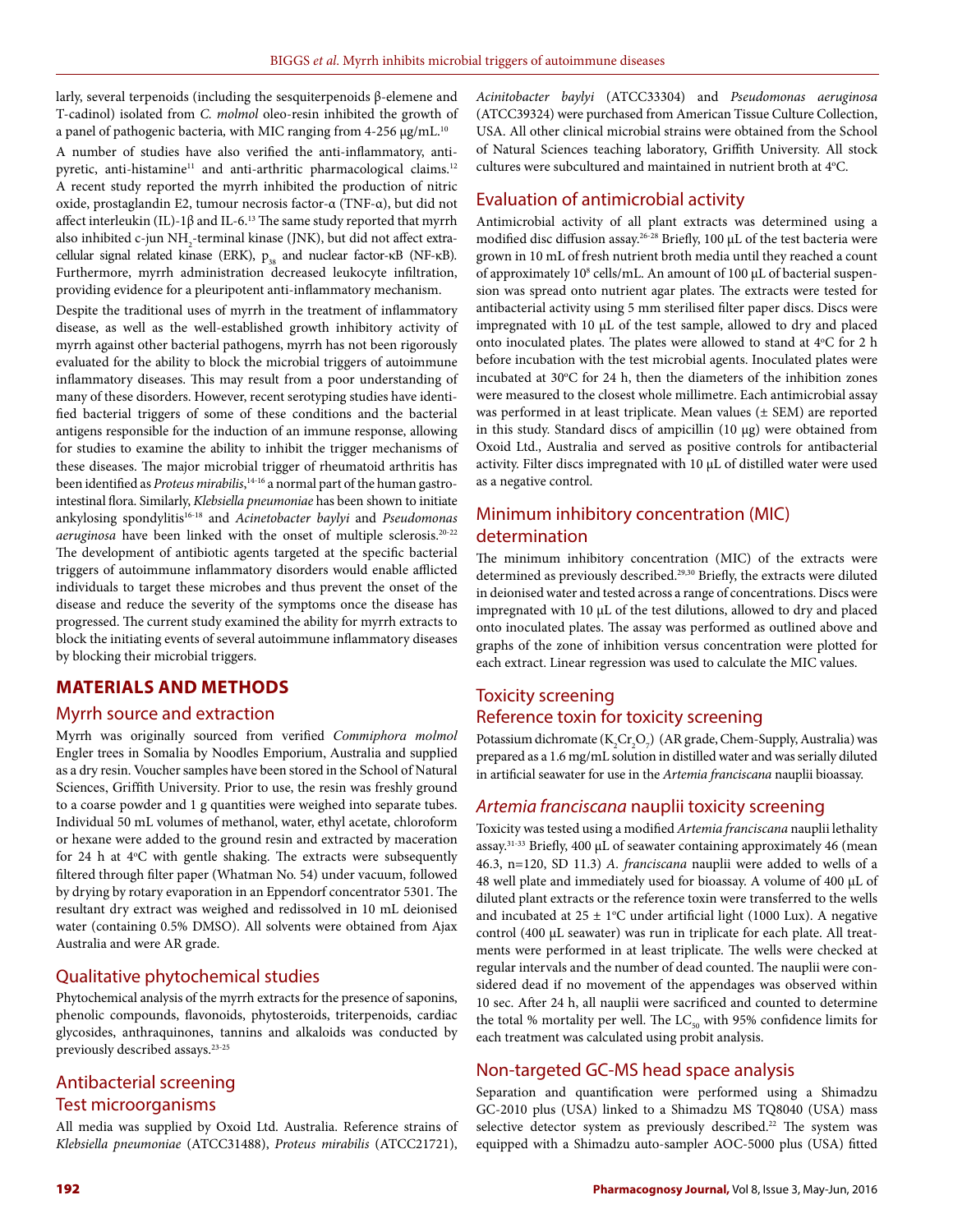with a solid phase micro-extraction fibre (SPME) handling system utilising Supelco (USA) divinyl benzene/carbowax/polydimethylsiloxane (DVB/CAR/PDMS). Chromatographic separation was accomplished using a 5% phenyl, 95% dimethylpolysiloxane (30 m×0.25 mm id×0.25 um) capillary column (Restek USA). Helium (99.999%) was employed as a carrier gas at a flow rate of 0.79 mL/min. The injector temperature was set at 230°C. Sampling utilised a SPME cycle which consisted of an agitation phase at 500 rpm for a period of 5 sec. The fibre was exposed to the sample for 10 min to allow for absorption and then desorbed in the injection port for 1 min at 250°C. The initial column temperature was held at 30°C for 2 min, increased to 140°C for 5 m, then increased to 270°C over a period of 3 mins and held at that temperature for the duration of the analysis. The GC-MS interface was maintained at 200°C with no signal acquired for a min after injection in split-less mode. The mass spectrometer was operated in the electron ionisation mode at 70 eV. The analytes were then recorded in total ion count (TIC) mode. The TIC was acquired after a min and for duration of 45 mins utilising a mass range of 45-450 m/z.

#### Statistical analysis

Data are expressed as the mean  $\pm$  SEM of at least three independent experiments.

#### **RESULTS**

## Liquid extraction yields and qualitative phytochemical screening

Extraction of 1 g of myrrh with selected solvents yielded dried extracts ranging from 162 mg (hexane extract) to 728 mg (aqueous extract) (Table 1). Ethyl acetate extracted a relatively high yield (642 mg) similar to that of the aqueous extract. In contrast, methanol extracted a similarly low yield (181 mg) to the hexane extract. Chloroform extracted an intermediate amount (307 mg). The dried extracts were resuspended in 10 mL of deionised water (containing 1% DMSO), resulting in the extract concentrations shown in Table 1.

Qualitative phytochemical studies showed that all solvents extracted similar classes of phytochemicals, with polyphenolic compounds (particularly water insoluble polyphenolic compounds), flavonoids, saponins and triterpenoids generally present in the highest levels. All extracts were generally devoid of all other classes of phytochemicals. Interest-

ingly, despite having much lower extraction yields, the methanolic extract contained a similar phytochemical profile and similar relative levels compared to the aqueous extract.

#### Antimicrobial activity

To determine the growth inhibitory activity of the myrrh extracts against the bacterial triggers of the autoimmune inflammatory diseases, aliquots (10 µL) of each extract were tested in the disc diffusion assay. Reference and clinical strains of *P. mirabilis* were inhibited by all myrrh extracts (Figure 1). The methanolic extract was the most potent *P. mirabilis*  growth inhibitor (as assessed by the sizes of the zones of inhibition), with 9.5  $\pm$  0.5 and 9.0  $\pm$  0 mm for the reference and clinical strains respectively. The ethyl acetate and chloroform extracts were also moderate inhibitors of *P. mirabilis* growth, with zones of inhibition >8 mm for each extract against both strains. Whilst the aqueous and hexane extracts also inhibited *P. mirabilis* growth, their inhibition was weaker, with inhibition zones generally ≤7.5 mm in diameter (compared to >10.5 mm for the ampicillin control).

The growth of *K. pneumoniae* (Figure 2) was generally more susceptible to inhibition by the myrrh extracts than was *P. mirabilis* (as judged by the zones of inhibition). Both polar and low polarity extracts were generally good *K. pneumoniae* growth inhibitors, however the higher polarity aqueous and methanolic extracts were generally more potent. Indeed, both the methanolic and aqueous extracts showed zones of inhibition ≥8.3 mm against both the reference and clinical strains of the bacterium. This compares well with the growth inhibition of the positive control (ampicillin, 10 µg), which had inhibition zones of 7-7.3 mm against both strains. The lower polarity chloroform extract was also a good inhibitor of *K. pneumoniae* growth (zones of inhibition 7.3 mm). Whilst also inhibiting *K. pneumoniae* growth, the ethyl acetate and hexane extracts were substantially less potent, with smaller zones of inhibition (6.8-7.5 mm).

Both reference and clinical strains of *A. baylyi* were also inhibited by all of the myrrh extracts (Figure 3). Both strains appeared to be approximately equally susceptible to each extract. The methanolic extract was the most potent growth inhibitor, with zones of inhibition of  $7.7 \pm 0.3$ and  $8.0 \pm 0.5$  mm for the reference and clinical bacterial strains respectively. The ethyl acetate extract was also a good growth inhibitor (zones of inhibition of  $7.5 \pm 0.4$  mm and  $7.3 \pm 0.3$  mm). In addition, the aqueous, chloroform and hexane extracts all inhibited *A. baylyi* growth, with zones of inhibition of 6.6-7.0 mm. However, it is noteworthy that these

|                |                                                            | and oxidant capacities of the myrril extracts      |                        |                          |                              |                          |                          |                          |                          |                          |                          |                          |                          |                          |                            |
|----------------|------------------------------------------------------------|----------------------------------------------------|------------------------|--------------------------|------------------------------|--------------------------|--------------------------|--------------------------|--------------------------|--------------------------|--------------------------|--------------------------|--------------------------|--------------------------|----------------------------|
| <b>Extract</b> | <b>Dried Extract</b><br>$\overline{\mathbf{g}}$<br>Mass of | Resuspended Extract<br>Concentration of<br>(mg/ml) | <b>Total Phenolics</b> | Water Soluble Phenolics  | Water Insoluble<br>Phenolics | Cardiac Glycosides       | Saponins                 | Triterpenes              | Phytosteroids            | Alkaloids (Mayer Test)   | Alkaloids (Wagner Test)  | Flavonoids               | Tannins                  | Anthraquinones<br>Free   | Anthraquinones<br>Combined |
| M              | 181                                                        | 18.1                                               | $^{+++}$               | $^{+}$                   | $+++$                        | $\overline{\phantom{a}}$ | $+++$                    | $++$                     | $\overline{\phantom{a}}$ |                          | $\overline{\phantom{a}}$ | $+++$                    | ٠                        |                          |                            |
| W              | 728                                                        | 72.8                                               | $+++$                  | $^{+}$                   | $+++$                        | $\overline{\phantom{a}}$ | $+++$                    | $+++$                    | $\overline{\phantom{a}}$ | -                        | $\overline{\phantom{a}}$ | $+++$                    | $\overline{\phantom{a}}$ | $\qquad \qquad$          |                            |
| $\mathbf E$    | 642                                                        | 64.2                                               | $++$                   | $\overline{\phantom{a}}$ | $++$                         | $\overline{\phantom{a}}$ | $+$                      | $++$                     | $\overline{\phantom{0}}$ | -                        | $\overline{\phantom{a}}$ | $++$                     | $\overline{\phantom{a}}$ | $\overline{\phantom{m}}$ |                            |
| $\mathsf{C}$   | 307                                                        | 30.7                                               | $++$                   | $\overline{\phantom{a}}$ | $++$                         | $\overline{\phantom{a}}$ | $\sim$                   | $+++$                    | $\overline{\phantom{a}}$ | $\overline{\phantom{0}}$ |                          |                          |                          |                          |                            |
| H              | 162                                                        | 16.2                                               | $+$                    | $\overline{\phantom{a}}$ | $++$                         | $\overline{\phantom{a}}$ | $\overline{\phantom{a}}$ | $\overline{\phantom{a}}$ | $\overline{\phantom{a}}$ | $\overline{\phantom{a}}$ | $\overline{\phantom{a}}$ | $\overline{\phantom{a}}$ | $\overline{\phantom{a}}$ | $\overline{\phantom{a}}$ |                            |

**Table 1: The mass of dried extracted material, the concentration after resuspension in deionised water, qualitative phytochemical screenings and antioxidant capacities of the myrrh extracts**

+++ indicates a large response; ++ indicates a moderate response; + indicates a minor response; - indicates no response in the assay. M=methanolic myrrh extract; W=aqueous myrrh extract; E=ethyl acetate myrrh extract; C=chloroform myrrh extract; H=hexane myrrh extract.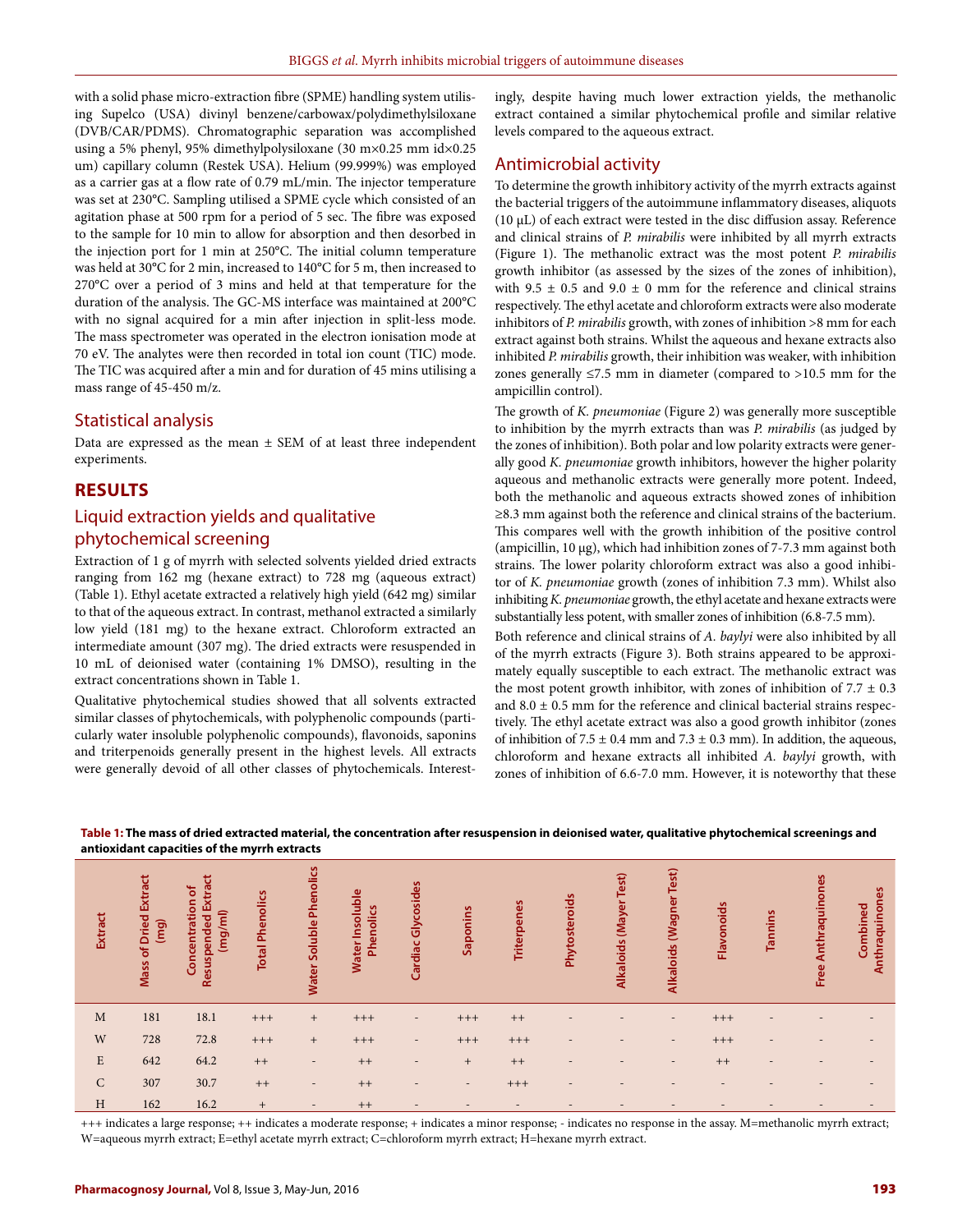

**Figure 1:** Antibacterial activity of the myrrh extracts against *P. mirabilis*  measured as zones of inhibition (mm). The blue bars represent the inhibitory activity against the reference strain (ATCC:21721) and the green bars represent the zones of inhibition against the clinical strain. M = methanolic extract; W = water extract; E = ethyl acetate extract; C = chloroform extract;  $H =$  hexane extract;  $NC = 0.5\%$  DMSO;  $PC =$  ampicillin (10 µg) control. Results are expressed as mean zones of inhibition ± SEM.



**Figure 3:** Antibacterial activity of the myrrh extracts against *A. baylyi* measured as zones of inhibition (mm). The blue bars represent the inhibitory activity against the reference strain (ATCC:33304) and the green bars represent the zones of inhibition against the clinical strain.  $M =$  methanolic extract;  $W =$  water extract;  $E =$  ethyl acetate extract;  $C =$  chloroform extract; H = hexane extract; NC = 0.5% DMSO; PC = ampicillin (10  $\mu$ g) control. Results are expressed as mean zones of inhibition  $\pm$  SEM.

zones of inhibition are indicative of only weak growth inhibition, and are substantially less than the inhibition by the ampicillin control (8.3 mm for both strains).

Both reference and clinical strains of *P. aeruginosa* were also inhibited by all of the myrrh extracts, albeit with relatively small zones of inhibition (Figure 4). The methanolic extract was the best *P. aeruginosa* growth inhibitor with zones of inhibition of  $7.5 \pm 0.5$  mm and  $7.3 \pm 0.3$  mm for the reference and clinical strains respectively. The chloroform extract was also a moderate *P. aeruginosa* growth inhibitor (zones of inhibition of 7.0  $\pm$  0.3 mm and 6.8  $\pm$  0.2 mm for the reference and clinical strains respectively). All other myrrh extracts gave substantially lower zones of inhibition. The hexane extract was a particularly weak growth inhibitor, with zones of inhibition ≤6 mm against both strains. However, it is noteworthy that both *P. aeruginosa* strains were also resistant to the antibiotic control (10 µg ampicillin), with only small zones of inhibition also noted  $(6.0 \pm 0$  and  $5.3 \pm 0.3$  mm for the reference and clinical strains respectively).

The antimicrobial efficacy was further quantified by determining the MIC values for each extract against each microbial species. The metha-



**Figure 2:** Antibacterial activity of the myrrh extracts against *K. pneumoniae* measured as zones of inhibition (mm). The blue bars represent the inhibitory activity against the reference strain (ATCC:213488) and the green bars represent the zones of inhibition against the clinical strain.  $M =$ methanolic extract;  $W =$  water extract;  $E =$  ethyl acetate extract;  $C =$  chloroform extract; H = hexane extract; NC = 0.5% DMSO; PC = ampicillin (10  $\mu$ g) control. Results are expressed as mean zones of inhibition  $\pm$  SEM.



**Figure 4:** Antibacterial activity of the myrrh extracts against *P. aeruginosa* measured as zones of inhibition (mm). The blue bars represent the inhibitory activity against the reference strain (ATCC:39324) and the green bars represent the zones of inhibition against the clinical strain. M = methanolic extract;  $W =$  water extract;  $E =$  ethyl acetate extract;  $C =$  chloroform extract; H = hexane extract; NC = 0.5% DMSO; PC = ampicillin (10  $\mu$ g) control. Results are expressed as mean zones of inhibition  $\pm$  SEM.

nolic extract was generally most effective at inhibiting bacterial growth, particularly growth of *P. mirabilis* and *K. pneumoniae* (Table 2), with MIC values  $\leq 1000 \mu g/mL$  ( $\leq 10 \mu g$  impregnated in the disc), indicating the potential of these extracts in controlling rheumatoid arthritis and ankylosing spondylitis. The methanolic extract was particularly potent against *P. mirabilis* with MIC values of 572 and 463 µg/mL (approximately 6 and 5 µg impregnated in the disc) against the reference and clinical *P. mirabilis* strains respectively*.* As *P. mirabilis* has been identified as a trigger of rheumatoid arthritis, methanolic myrrh extracts have potential for the prevention of this disease in genetically susceptible individuals. The methanolic extract also was a good inhibitor of *K. pneumoniae*  growth with MIC values of 850-950 µg/mL (approximately 9 µg impregnated in the disc). Notably, the methanolic extract also showed moderate inhibitory activity against the bacterial triggers of multiple sclerosis (*A. baylii,* MIC approximately 3000 µg/mL; *P. aeruginosa*, approximately 1500 µg/mL). The aqueous extract was a moderate inhibitor of *K. pneumoniae* growth (MIC values of 3721 and 4866 µg/mL for the reference and clinical strains respectively). Similarly, the ethyl acetate extract was a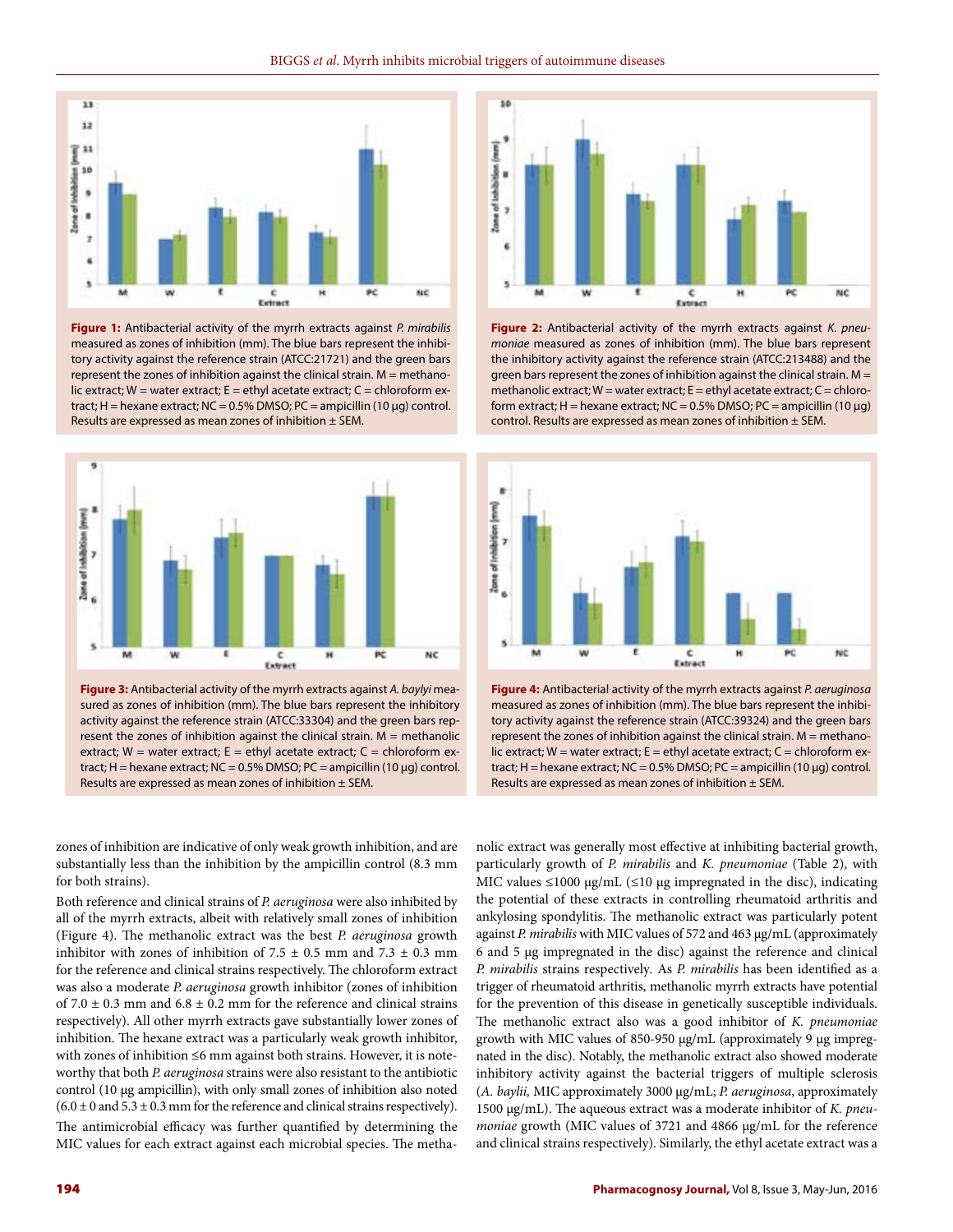|                              | <b>Bacterial Species</b> | <b>Strain</b>    | M    | W       | E       | c       | н       |
|------------------------------|--------------------------|------------------|------|---------|---------|---------|---------|
|                              |                          | ATCC:21721       | 572  | >10,000 | 1774    | 3974    | 4785    |
|                              | P. mirabilis             | Clinical isolate | 463  | >10,000 | 2578    | 4528    | 5893    |
|                              |                          | ATCC:213488      | 947  | 3721    | >10,000 | 4648    | 6697    |
| MIC(ug/mL)                   | K. pneumoniae            | Clinical isolate | 847  | 4866    | >10,000 | 6188    | 7323    |
|                              |                          | ATCC:33304       | 2652 | >10,000 | >10,000 | >10,000 | >10,000 |
|                              | A. baylyi                | Clinical isolate | 3012 | >10,000 | >10,000 | >10,000 | >10,000 |
|                              | P. aeruginosa            | ATCC:39324       | 1439 | >10,000 | >10,000 | >10,000 | >10,000 |
|                              |                          | Clinical isolate | 1870 | >10,000 | >10,000 | >10,000 | >10,000 |
| $(\text{m/gu})$<br>$LC_{50}$ | A. franciscana           | nauplii          | 2538 | >10,000 | >10,000 | >10,000 |         |

Table 2: Minimum bacterial growth inhibitory concentration (µg/mL) of the myrrh extracts and LC<sub>50</sub> values (µg/mL) in the **Artemia nauplii bioassay**

Numbers indicate the mean MIC and LC<sub>50</sub> values of triplicate determinations.-indicates no inhibition.



= water extract; E = ethyl acetate extract; C = chloroform extract; H = hexane extract; PC = positive control (1000 µg/ml potassium dichromate); NC = negative (seawater) control. All tests were performed in at least triplicate and the results are expressed as mean  $\pm$  SEM.

moderate inhibitor of *P. mirabilis* (MIC 17750-2500 µg/mL); chloroform was a moderate inhibitor of *P. mirabilis* and *K. pneumoniae* growth (MIC 1750-5000 µg/mL). Low growth inhibition was noted for all other extract/bacterium combinations, with MIC values generally>5000 µg/mL.

#### Quantification of toxicity

All extracts were initially screened undiluted in the *Artemia* nauplii bioassay (Figure 5). For comparison, the reference toxin potassium dichromate (1000 µg/mL) was also tested. The potassium dichromate reference toxin was rapid in its onset of mortality, inducing nauplii death within the first 3 h of exposure and 100% mortality was evident following 4-5 h (results not shown). With the exception of the hexane extract, all myrrh extracts induced 100% mortality within 24 h.

To further quantify the effect of toxin concentration on the induction of mortality, the extracts were serially diluted in artificial seawater to test across a range of concentrations in the *Artemia* nauplii bioassay. Table 2 shows the LC<sub>50</sub> values of the myrrh extracts towards *A. franciscana*. All myrrh extracts were determined to be nontoxic, with  $LC_{50}$  values substantially greater than 1000 µg/mL following 24 h exposure. Extracts with an LC<sub>50</sub> of greater than 1000 μg/mL towards *Artemia* nauplii have previously been defined as being nontoxic.<sup>34</sup>

# Non-targeted GC-MS headspace analysis of the myrrh extracts

As the methanolic myrrh extract had the greatest bacterial growth inhibitory efficacy (as determined by MIC; Table 2), it was deemed the most promising extract for further phytochemical analysis. Optimised GC-MS parameters were developed and used to examine the phytochemical composition of this extract. The resultant gas chromatogram is presented in Figure 6. Major peaks were presentin the methanolic extract chromatogram at approximately 11.1, 12.9, 14.4, 17.0, 19.5, and 34.1 min. Numerous smaller peaks were also evident throughout all stages of the chromatograms. In total, 138 unique mass signals were noted for the myrrh methanolic extract (Table 3). Putative empirical formulas and identifications were achieved 36 of these compounds (26%).

#### **DISCUSSION**

The current therapeutic regimens for the treatment of autoimmune inflammatory diseases utilise disease modifying anti-rheumatic drugs (DMARDs) to alleviate the symptoms of these diseases and/or alter the disease progression. Unfortunately, none of these therapies are entirely effective and many have been associated with numerous adverse effects.<sup>35</sup> Furthermore, many of the current treatments are aimed at treating the symptoms without addressing the underlying causes and pathogenic mechanisms. Therefore, whilst these treatments may alleviate pain, redness, swelling etc., they do not address the tissue damage that occurs as a consequence of the disease etiology. Furthermore, all of these drugs are used as treatments and there are currently no preventative therapy options. A better understanding of the mechanisms for initiation and progression of the autoimmune inflammatory diseases is important for developing new drugs to target specific processes and thus more effectively treat autoimmune inflammatory diseases.

The studies reported here examined the ability of *Commiphora molmol* oleo-resin (myrrh) extracts to block microbial triggers of 3 autoimmune inflammatory disorders (*Proteus mirabilis*: rheumatoid arthritis; *K. pneumonia*: ankylosing spondylitis; *Acinitobacter baylyi* and *Pseudomonas aeruginosa*: multiple sclerosis). The methanolic extract was identified as being a particularly potent inhibitor of *P. mirabilis* (MIC values of 572 and 463 µg/mL for the reference and clinical strains respectively). Thus, this extract has potential for the development of rheumatoid arthritis inhibitory therapies. Interestingly, as previous studies have demonstrated that *C. molmol* oleo-resin extracts and essential oils also regulate cytokine production,<sup>13</sup> the methanolic myrrh extract, may well have similar prop-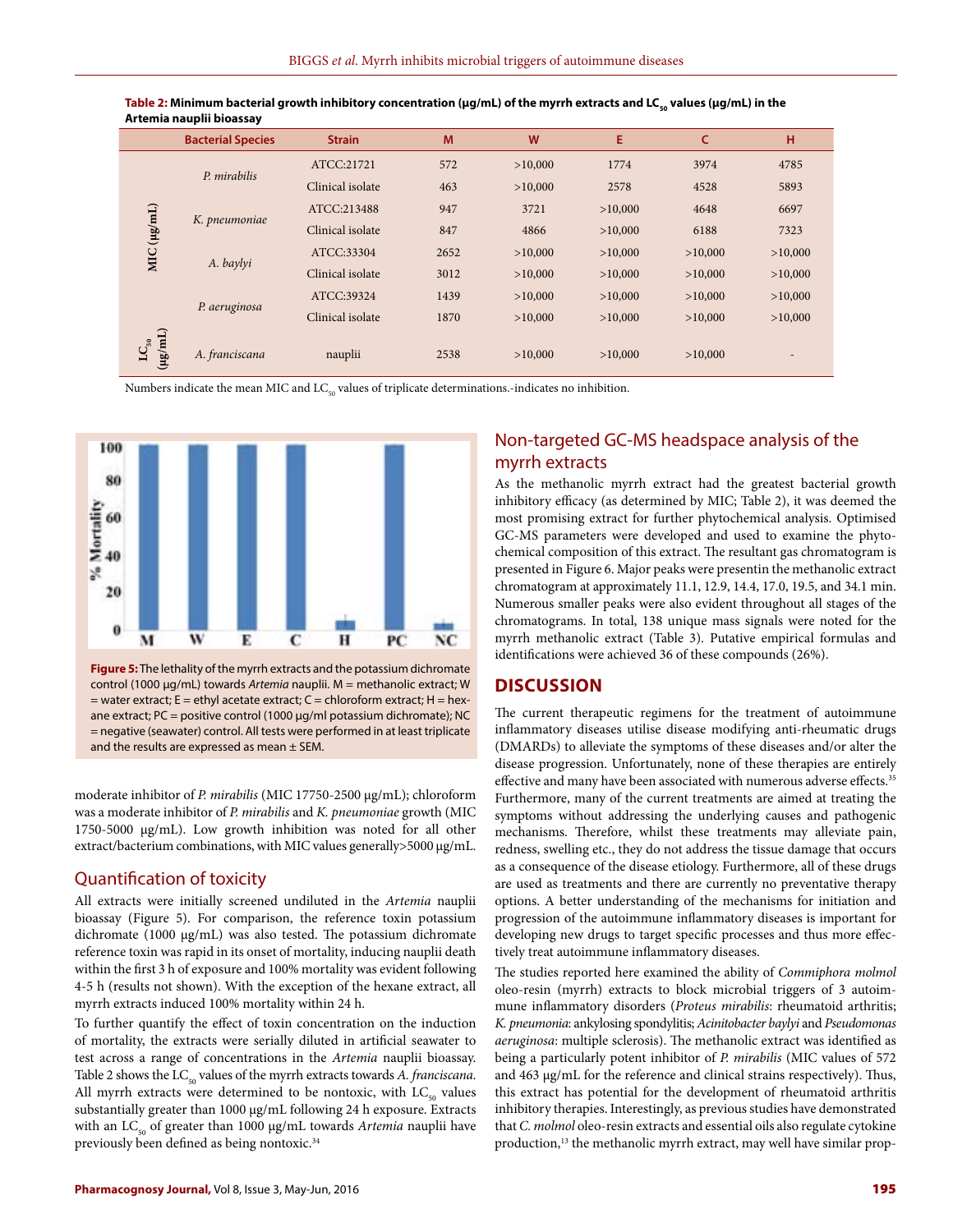

**Figure 6:** Head space gas chromatograms of 0.5 μL injections of methanolic myrrh extract. The extract was dried and resuspended in methanol for analysis

**Table 3: GC-MS analysis of the myrrh methanolic extract, elucidation of empirical formulas and putative identification (where pos-**

| sible) of each compound         |                             |         |            |          |                                             |  |  |  |
|---------------------------------|-----------------------------|---------|------------|----------|---------------------------------------------|--|--|--|
| <b>Molecular</b><br><b>Mass</b> | <b>Molecular</b><br>Formula | R. Time | Area%      | Height%  | <b>Putative Identification</b>              |  |  |  |
|                                 |                             | 11.125  | 8.69       | 8.11     |                                             |  |  |  |
|                                 |                             | 11.983  | $1.47\,$   | 0.54     |                                             |  |  |  |
| $151\,$                         | $C_8 H_9 NO_2$              | 12.948  | 2.93       | 2.07     | Methyl N-hydroxybenzenecarboximidoate       |  |  |  |
|                                 |                             | 13.409  | $0.4\,$    | $0.14\,$ |                                             |  |  |  |
|                                 |                             | 13.648  | $0.18\,$   | $0.17\,$ |                                             |  |  |  |
|                                 |                             | 14.52   | 1.2        | $1.13\,$ |                                             |  |  |  |
| 144                             | $C_8 H_{16} O_2$            | 14.809  | 0.31       | $0.2\,$  | Propanoic acid, 2,2-dimethyl-, propyl ester |  |  |  |
|                                 |                             | 15.255  | 0.51       | 0.22     |                                             |  |  |  |
| 139                             | C8 H18 O                    | 15.389  | 0.36       | 0.34     | 2-Ethyl-1-hexanol                           |  |  |  |
|                                 |                             | 15.497  | $\rm 0.85$ | $0.78\,$ |                                             |  |  |  |
|                                 |                             | 15.735  | $0.34\,$   | $0.14\,$ |                                             |  |  |  |
|                                 | $C_{10}H_{18}O$             | 16.097  | $0.14\,$   | $0.15\,$ |                                             |  |  |  |
|                                 |                             | 16.335  | $0.54\,$   | $0.12\,$ |                                             |  |  |  |
| 154                             |                             | 16.889  | $0.24\,$   | 0.22     | $\rm Cineole$                               |  |  |  |
|                                 |                             | 17.347  | $\rm 0.48$ | $0.18\,$ |                                             |  |  |  |
|                                 |                             | 17.445  | $\rm 0.4$  | 0.31     |                                             |  |  |  |
|                                 |                             | 17.75   | 0.23       | $0.14\,$ |                                             |  |  |  |
| $142\,$                         | $C9 H18$ O                  | 17.89   | 0.39       | $0.45\,$ | Nonanal                                     |  |  |  |
|                                 |                             | 17.974  | 0.28       | 0.29     |                                             |  |  |  |
| 122                             | $C_{8}H_{10}O$              | 18.076  | $0.61\,$   | $0.82\,$ | 2,6-Dimethylphenol                          |  |  |  |
|                                 |                             | 18.203  | 1.73       | 2.32     |                                             |  |  |  |
|                                 |                             | 18.362  | $0.15\,$   | $0.17\,$ |                                             |  |  |  |
|                                 |                             | 18.5    | $0.1\,$    | $0.08\,$ |                                             |  |  |  |
| $110\,$                         | $C_{8} H_{14}$              | 18.673  | $0.15\,$   | $0.14\,$ | 1,2-Dimethyl-1-cyclohexene                  |  |  |  |
|                                 |                             | 19.005  | 0.25       | $0.06\,$ |                                             |  |  |  |
|                                 |                             | 19.115  | $0.6\,$    | $0.67\,$ |                                             |  |  |  |
|                                 |                             | 19.46   | 0.25       | 0.31     |                                             |  |  |  |
| 152                             | $C_{10} H_{16} O$           | 19.725  | 0.15       | $0.11\,$ | $(+)$ -Sabinol                              |  |  |  |
|                                 |                             | 19.815  | $0.07\,$   | 0.1      |                                             |  |  |  |
| $122\,$                         | $C_{8}H_{10}O$              | 19.94   | 0.97       | 0.7      | o-Xylenol                                   |  |  |  |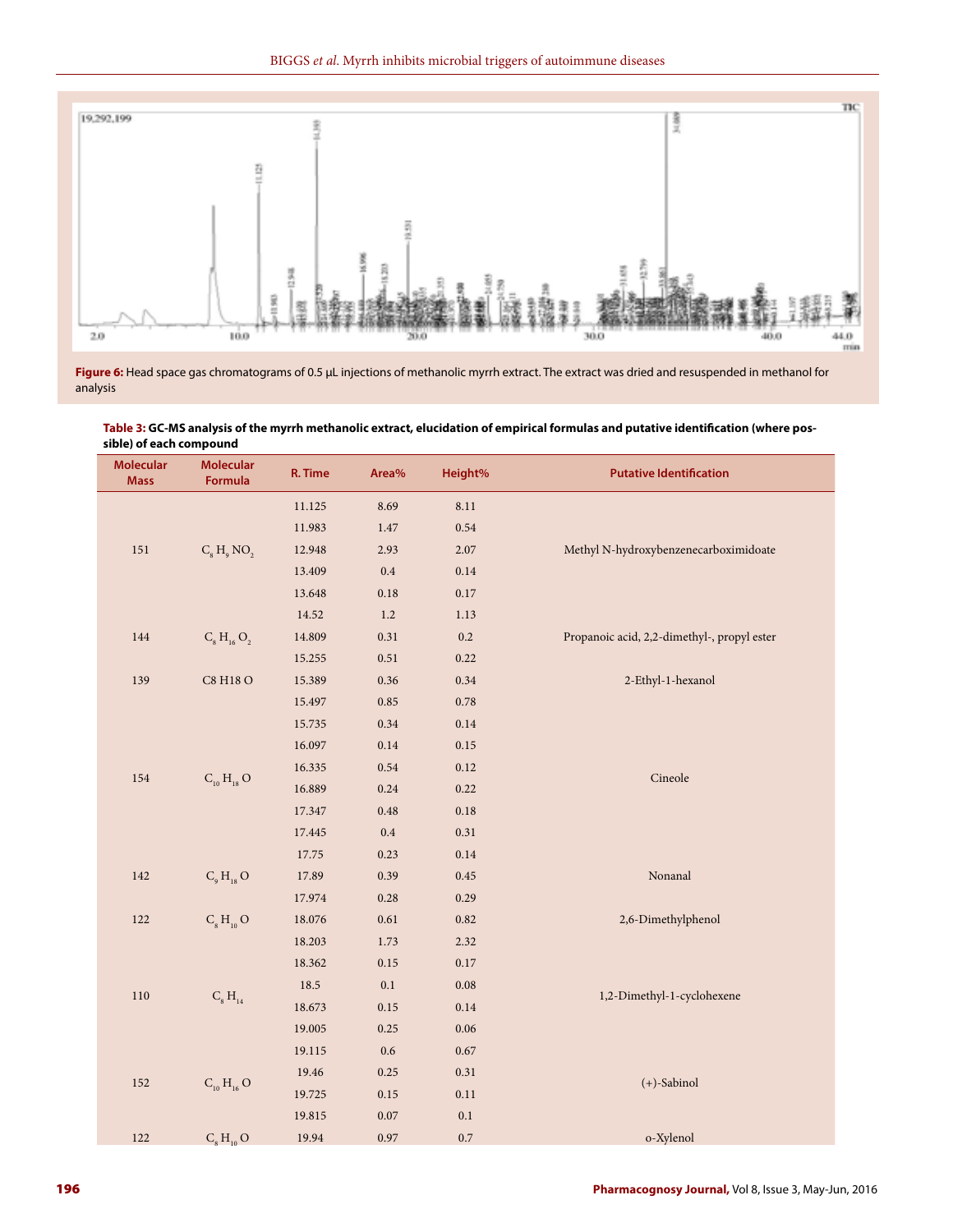| $150\,$ | $C_9 H_{10} O_2$    | $20.074\,$ | 0.19       | $0.21\,$ | Ethyl benzoate                                           |
|---------|---------------------|------------|------------|----------|----------------------------------------------------------|
| $150\,$ | $C_{10} H_{14} O$   | $20.178\,$ | $0.3\,$    | $0.3\,$  | 3-Thujen-2-one                                           |
| 154     | $C_{10} H_{18} O$   | 20.335     | 0.79       | 0.95     | Terpinen-4-ol                                            |
| 134     | $C_9H_{10}O$        | 20.545     | $0.38\,$   | 0.37     | p-Ethylbenzaldehyde                                      |
| 154     | $C_{10} H_{18} O$   | 20.739     | 0.3        | 0.25     | a.-Terpineol                                             |
| $152\,$ | $C_{10} H_{16} O$   | 20.95      | 0.52       | $0.51\,$ | (-)-Myrtenol                                             |
|         |                     | 21.115     | $0.15\,$   | $0.16\,$ |                                                          |
| 254     | $C_{17} H_{34} O$   | 21.206     | $0.11\,$   | $0.14\,$ | (8Z)-14-Methyl-8-hexadecen-1-ol                          |
|         |                     | $21.27\,$  | $0.14\,$   | $0.18\,$ |                                                          |
| 150     | $C_{10}H_{14}O$     | 21.353     | $1.27\,$   | 1.53     | Verbenone                                                |
|         |                     | 21.5       | 0.29       | 0.32     |                                                          |
|         |                     | 21.596     | $0.1\,$    | $0.11\,$ |                                                          |
|         |                     |            |            |          |                                                          |
|         |                     | 21.97      | 0.39       | $0.16\,$ |                                                          |
|         |                     | 22.47      | 1.61       | 1.21     |                                                          |
|         |                     | 22.504     | 0.75       | 1.19     |                                                          |
| 134     | $C_9H_{10}O$        | 22.67      | 0.23       | $0.18\,$ | 3,4-Dimethylbenzaldehyde                                 |
|         |                     | 22.809     | $0.26\,$   | 0.31     |                                                          |
|         |                     | 22.954     | $0.14\,$   | 0.12     |                                                          |
|         |                     | 23.429     | 0.38       | $0.16\,$ |                                                          |
|         |                     | 23.51      | $0.1\,$    | $0.12\,$ |                                                          |
|         |                     | 23.595     | $0.09\,$   | $0.13\,$ |                                                          |
| 196     | $C_{12} H_{20} O_2$ | 23.659     | 0.31       | 0.37     | L-a.-bornyl acetate                                      |
|         |                     | 23.76      | 0.12       | 0.13     |                                                          |
| 134     | $C_{10} H_{14}$     | 24.055     | $1.57\,$   | 1.71     | 3a,6-Methano-3aH-indene, 2,3,4,5,6,7-hexahydro-          |
|         |                     | 24.75      | $1.3\,$    | 1.37     |                                                          |
|         |                     | 25.064     | $0.16\,$   | $0.13\,$ |                                                          |
| $164\,$ | $C_{11}H_{16}O$     | 25.411     | 0.69       | $0.64\,$ | Tricyclo[7.1.0.0[1,3]]decane-2-carbaldehyde              |
|         |                     | 25.62      | $0.08\,$   | $0.09\,$ |                                                          |
|         |                     | 25.724     | 0.25       | $0.26\,$ |                                                          |
|         |                     | 26.45      | $0.51\,$   | 0.32     |                                                          |
| 216     | $C_{12} H_{24} O_3$ | 26.555     | $0.09\,$   | $0.1\,$  | Isobutyl 3-hydroxy-2,2,4-trimethylpentanoate             |
|         |                     | 27.056     | 0.83       | $0.4\,$  |                                                          |
|         |                     | 27.28      | 1.44       | 1.13     |                                                          |
|         |                     | 27.617     | 0.29       | 0.29     |                                                          |
| 204     | $C_{15} H_{24}$     | 28.219     | $0.41\,$   | $0.18\,$ | 1-ethenyl-1-methyl-2,4-bis(1-methylethenyl)-cyclohexane, |
|         |                     | 28.38      | $0.16\,$   | $0.1\,$  |                                                          |
|         |                     | 29.04      | $0.07\,$   | $0.08\,$ |                                                          |
|         |                     | 30.391     | 0.52       | $0.47\,$ |                                                          |
| 204     | $C_{15} H_{24}$     | 30.545     | $\rm 0.08$ | 0.09     | $\gamma$ -Elemene                                        |
|         |                     | 30.62      | $0.14\,$   | 0.14     |                                                          |
|         |                     | 30.715     | 0.23       | 0.26     |                                                          |
| 204     |                     | 30.945     | $0.17\,$   | 0.15     | 4a,8-Dimethyl-2-(prop-1-en-2-yl)-1,2,3,4,4a,5,6,7-       |
|         | $C_{15} H_{24}$     |            |            |          | octahydronaphthalene                                     |
|         |                     | 31.005     | 0.2        | 0.24     |                                                          |
| 204     | $C_{15} H_{24}$     | 31.135     | 0.58       | 0.51     | $\beta$ -Longipinene                                     |
| 204     | $C_{15} H_{24}$     | 31.39      | 0.27       | 0.28     | 1H-Cyclopropa[a]naphthalene, decahydro-1,1,3a            |
| 206     | $C_{14} H_{22} O$   | 31.658     | 2.01       | 2.14     | 2,4-Di-tert-butylphenol                                  |
|         |                     | 31.79      | $0.01\,$   | $0.02\,$ |                                                          |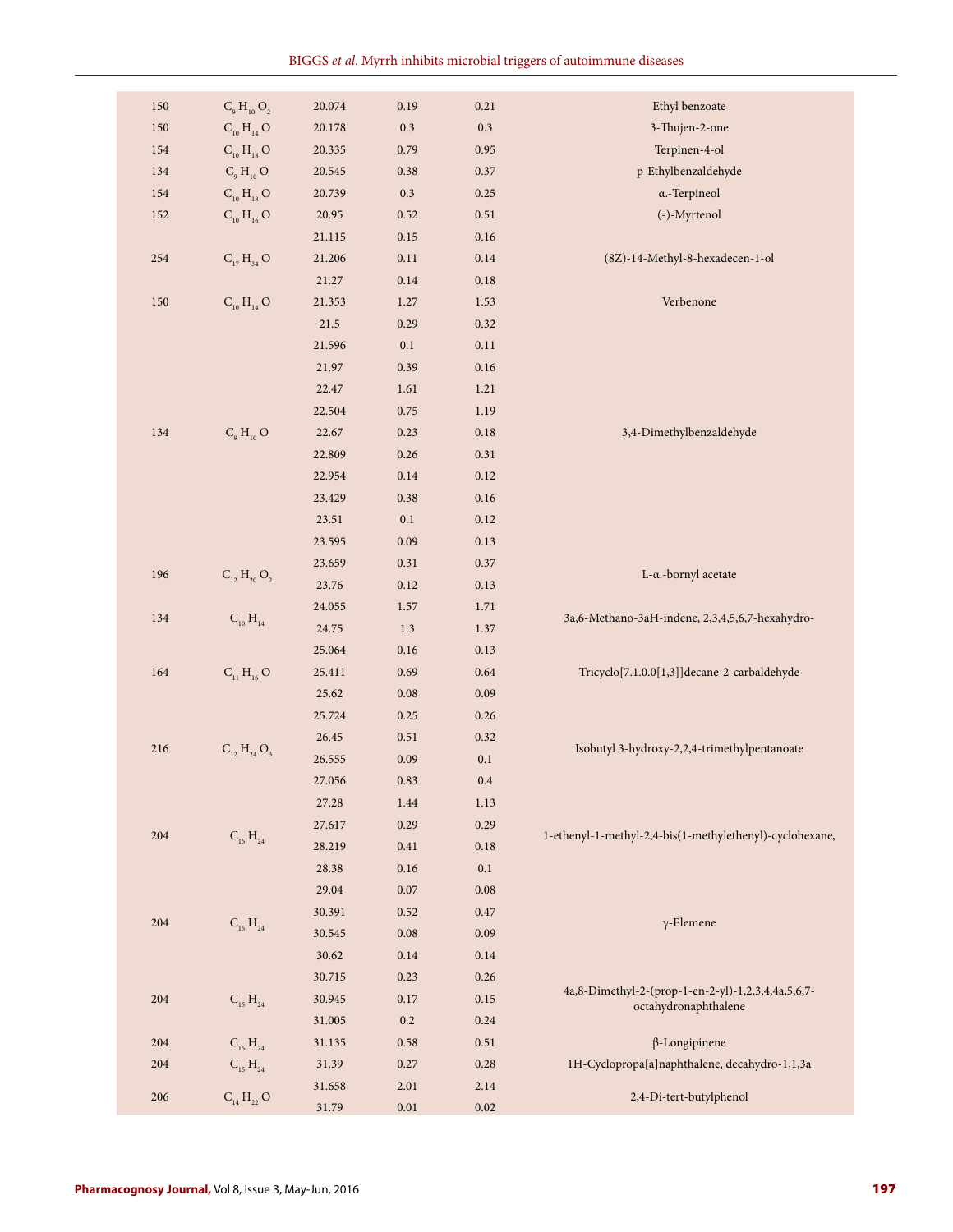|         |                                           | 32.066 | 0.54      | 0.62       |                                                                    |
|---------|-------------------------------------------|--------|-----------|------------|--------------------------------------------------------------------|
|         |                                           | 32.2   | 0.57      | $0.5\,$    |                                                                    |
| 194     | $C_{11} H_{14} O_3$                       | 32.52  | 0.15      | $0.2\,$    | Benzoic acid, 4-ethoxy-, ethyl ester                               |
|         |                                           | 32.597 | 0.21      | 0.22       |                                                                    |
|         |                                           | 32.685 | $0.2\,$   | $0.2\,$    |                                                                    |
|         |                                           | 32.799 | 2.15      | 2.47       |                                                                    |
|         |                                           | 33.114 | 0.23      | 0.25       |                                                                    |
| 222     | $C_{15} H_{26} O$                         | 33.195 | $0.1\,$   | $0.11\,$   | a-o-Menth-8-ene-4-methanol                                         |
|         |                                           | 33.311 | 0.24      | 0.23       |                                                                    |
|         |                                           | 33.389 | 0.18      | 0.23       |                                                                    |
|         |                                           | 33.555 | 0.32      | 0.32       |                                                                    |
|         |                                           | 33.756 | $0.2\,$   | 0.27       | 1H-Cycloprop[e]azulen-7-ol, decahydro-1,1,7-trimethyl-4-           |
| 220     | $C_{15} H_{24} O$                         | 33.861 | 2.14      | 2.03       | methylene-, [1ar-(1a.alpha.,4a.alpha.,7.beta.,7a.beta.,7b.alpha.)] |
|         |                                           | 33.975 | 0.16      | 0.21       |                                                                    |
|         |                                           | 34.089 | 9.37      | 12.16      |                                                                    |
|         |                                           | 34.26  | 0.28      | 0.32       |                                                                    |
| 230     | $C_{15} H_{18} O_2$                       | 34.349 | 1.17      | 1.37       | Epicurzerenone                                                     |
|         |                                           | 34.485 | 0.67      | $0.47\,$   |                                                                    |
| 220     | $C_{15} H_{24} O$                         | 34.608 | 1.23      | 1.48       | Isospathulenol                                                     |
| 222     | $C_{15} H_{26} O$                         | 34.692 | $\rm 0.8$ | 0.91       | γ.-Eudesmol                                                        |
|         |                                           | 34.85  | 0.61      | 0.83       |                                                                    |
|         |                                           | 34.952 | 0.31      | $0.37\,$   |                                                                    |
| 264     | $C_{17} H_{28} O_2$                       | 35.089 | 0.81      | 0.73       | T-Cadinol acetate                                                  |
|         |                                           | 35.174 | 0.99      | 1.08       |                                                                    |
|         |                                           | 35.257 | 0.28      | 0.31       |                                                                    |
|         |                                           | 35.443 | 1.4       | 1.62       | 4-beta, 5-α-Eremophila-1(10), 11-diene                             |
|         |                                           |        |           |            |                                                                    |
|         |                                           | 35.715 | 0.21      | 0.22       |                                                                    |
|         |                                           | 35.84  | $0.2\,$   | $0.11\,$   |                                                                    |
|         |                                           | 35.92  | 0.22      | 0.25       |                                                                    |
|         |                                           | 36.083 | 0.69      | 0.53       |                                                                    |
|         |                                           | 36.229 | 0.55      | $0.44\,$   |                                                                    |
|         |                                           | 36.334 | $\rm 0.2$ | 0.27       |                                                                    |
|         |                                           | 36.718 | 0.28      | 0.11       |                                                                    |
|         |                                           | 36.921 | 0.15      | $0.1\,$    |                                                                    |
|         |                                           | 37.035 | 0.06      | $0.05\,$   |                                                                    |
| $204\,$ | $\mathrm{C}_{_{15}}$ $\mathrm{H}_{_{24}}$ | 37.265 | $0.01\,$  | $0.02\,$   |                                                                    |
|         |                                           | 37.322 | 0.05      | $0.1\,$    |                                                                    |
|         |                                           | 37.615 | $0.07\,$  | 0.12       |                                                                    |
|         |                                           | 37.7   | 0.06      | 0.11       |                                                                    |
|         |                                           | 38.302 | 0.15      | $0.18\,$   |                                                                    |
|         |                                           | 38.405 | 0.09      | 0.1        |                                                                    |
|         |                                           | 38.516 | 0.15      | 0.16       |                                                                    |
|         |                                           | 39.045 | 0.53      | 0.34       |                                                                    |
|         |                                           | 39.185 | 0.29      | 0.25       |                                                                    |
|         |                                           | 39.29  | 0.82      | $\rm 0.8$  |                                                                    |
|         |                                           | 39.345 | $0.47\,$  | $\,0.86\,$ |                                                                    |
|         |                                           | 39.42  | 2.14      | 1.05       |                                                                    |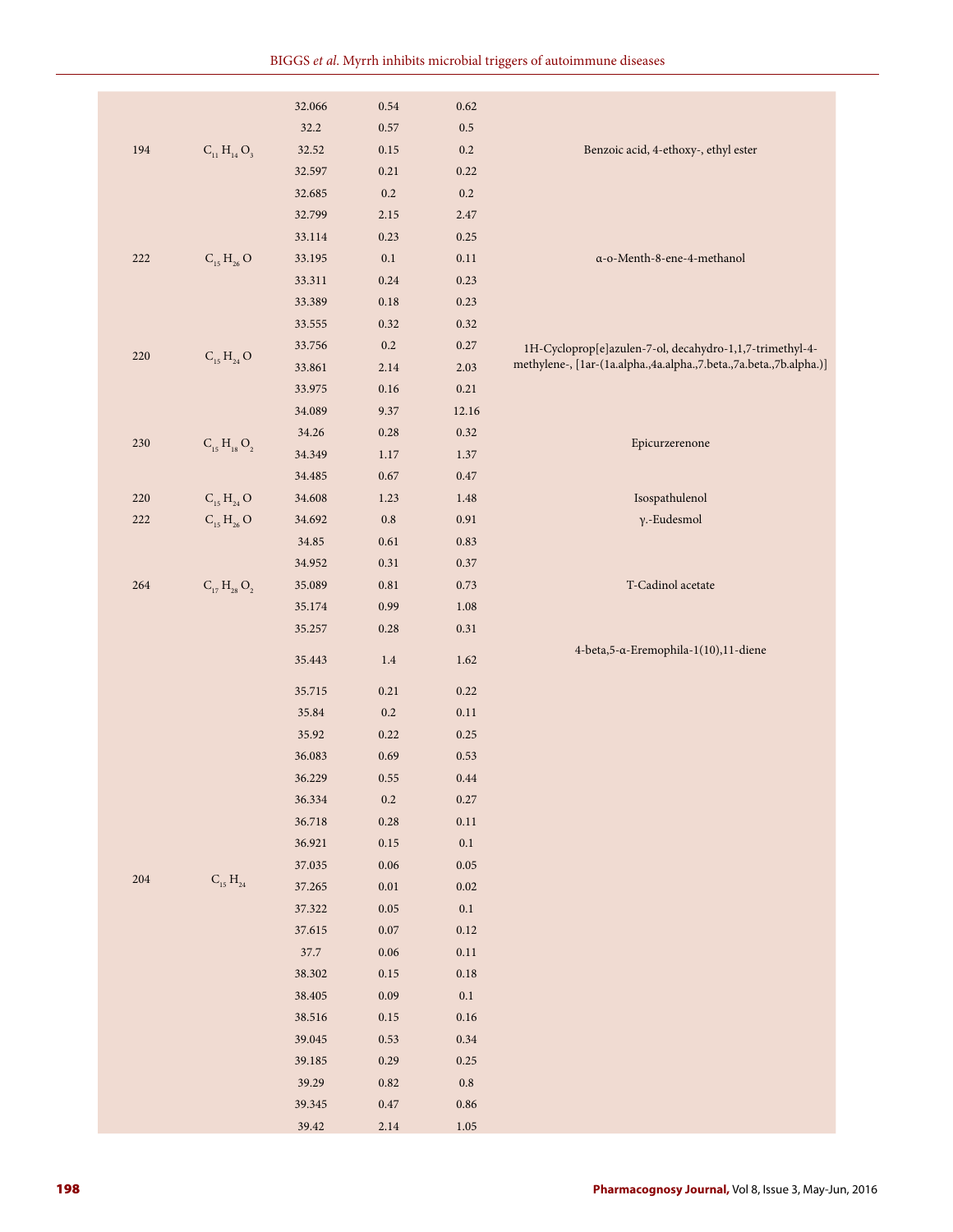|     |                 | 39.571 | 0.52 | 0.61 |                                        |
|-----|-----------------|--------|------|------|----------------------------------------|
|     |                 | 39.729 | 0.06 | 0.07 |                                        |
|     |                 | 40.144 | 0.11 | 0.14 |                                        |
|     |                 | 41.197 | 0.05 | 0.18 |                                        |
|     |                 | 41.81  | 0.32 | 0.06 |                                        |
|     |                 | 42.01  | 0.43 | 0.16 |                                        |
| 204 |                 | 42.444 | 0.2  | 0.19 | 4-beta, 5-α-Eremophila-1(10), 11-diene |
|     | $C_{15} H_{24}$ | 42.641 | 0.22 | 0.25 |                                        |
|     |                 | 43.215 | 0.77 | 0.12 |                                        |
|     |                 | 44.19  | 0.93 | 0.23 |                                        |
|     |                 | 44.4   | 0.07 | 0.05 |                                        |
|     |                 | 44.465 | 0.02 | 0.03 |                                        |
|     |                 | 44.505 | 0.01 | 0.04 |                                        |
|     |                 | 44.946 | 0.03 | 0.05 |                                        |

The relative abundance expressed in this table is a measure of the area under the peak expressed as a % of the total area under, or % of the total height of all chromatographic peaks.



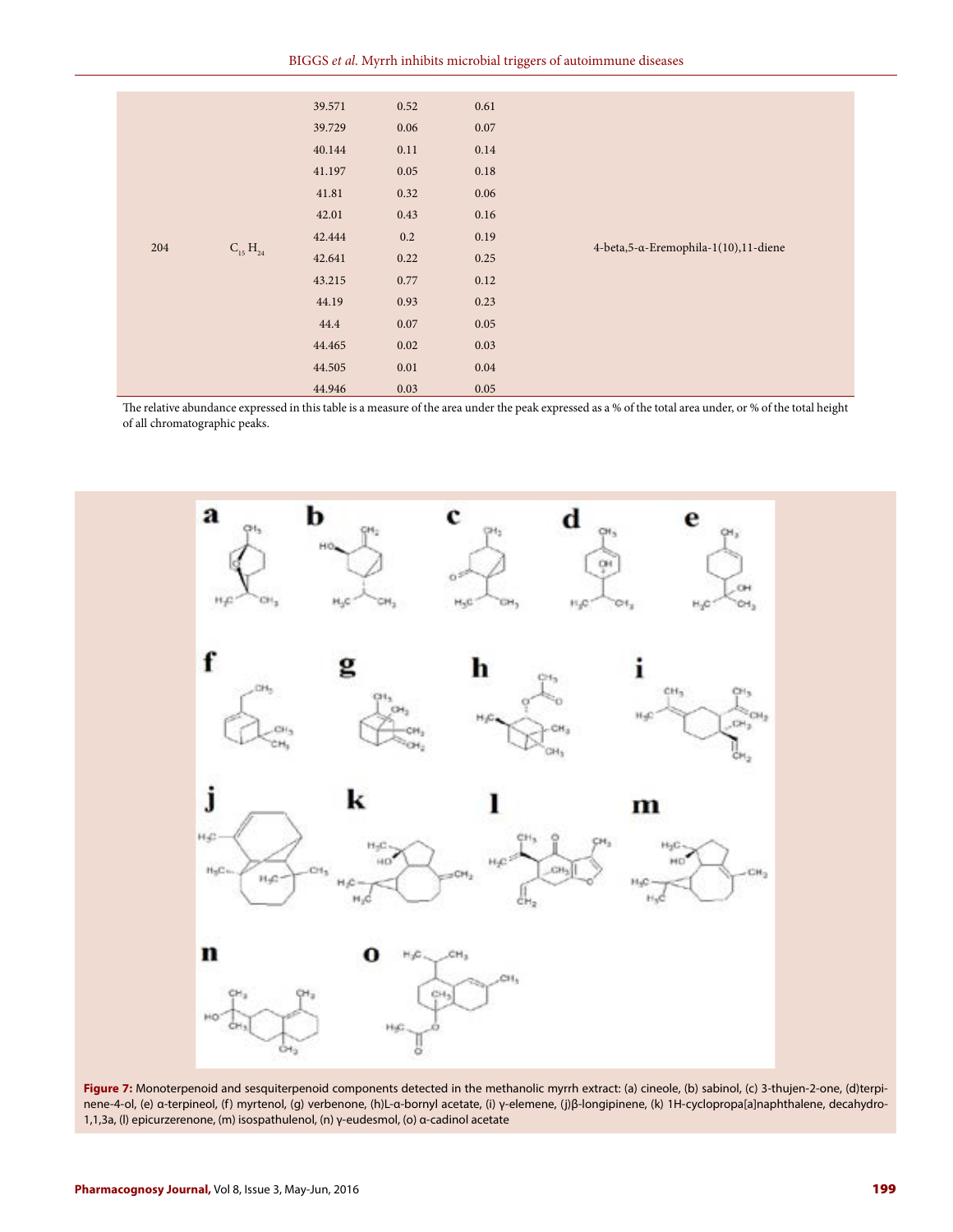erties and further studies are required to test this. If these extracts are subsequently found to modulate cytokine production, they may prove to be particularly useful for individuals suffering from rheumatoid arthritis, as they would provide both preventative and treatment mechanisms.

The methanolic myrrh extract also displayed good *K. pneumonia* growth inhibitory properties (MIC values of 850-950 µg/mL for both the reference and clinical strains), indicating that it may also be useful in the prevention of ankylosing spondylitis. The myrrh extract may also have further effects on other phases of ankylosing spondylitis disease etiology. Indeed, it is possible that the extract may also modulate cytokine production and therefore also block later inflammatory disease events,<sup>13</sup> although this has yet to be tested for our extracts.

Similarly, the methanolic myrrh extract also inhibited *A. baylyi* and *P. aeruginosa* growth, albeit with higher MIC values indicative of only moderate inhibition. However, the therapeutic properties of myrrh in the treatment of autoimmune diseases may be of greater efficacy as synergistic actions may exist between various therapeutic mechanisms (antibacterial, anti-inflammatory, antioxidant, immune-stimulatory etc.), providing combined affects on these complex diseases. Of further note, the antibacterial and MIC assays performed in our study utilised agar based methods. Whilst these are effective in many cases, they often under estimate the efficacy of very low polarity mixtures such as essential oils as the low polarity compounds do not diffuse well within the agar gels. Furthermore, volatile compounds in essential oils are often lost due to evaporation, resulting in falsely low efficacies. Whilst our study tested extracts rather than oils, GC-MS analysis of the methanolic extract detected a number of low polarity, volatile terpenoids. Thus, perhaps testing by liquid dilution MIC techniques may have yielded lower MIC values, indicative of greater efficacy and further studies are required to test this.

GC-MS headspace analysis of the methanolic myrrh extract detected a number of interesting compounds, including a wide diversity of terpenoids. Monoterpenoids were particularly prevalent, with 8 monoterpenoids putatively identified. The monoterpenoids cineole (Figure 7a), sabinol (Figure 7b), 3-thujen-2-one (Figure 7c), terpinene-4-ol (Figure 7d), α-terpineol (Figure 7e), myrtenol (Figure 7f), verbenone (Figure 7g), and L-α-bornyl acetate(Figure 7h) were identified. Monoterpenes have been reported to exert a wide variety of biological effects including antibacterial, antifungal, anti-inflammatory and antitumour activities<sup>36</sup> and therefore may contribute to the growth inhibitory activity against the bacterial triggers of the autoimmune diseases reported here. Indeed, many of the monoterpenoids putatively identified in our study have been previously reported to have potent broad spectrum antibacterial activity.<sup>36</sup> A wide variety of monoterpenoids including camphor, carvone, cineole, borneol, menthone, pinene, terpinene, as well as their derivatives, inhibit the growth of an extensive panel of pathogenic and food spoilage bacteria.<sup>37</sup> Interestingly, several of these monoterpenoids have also been reported to suppress NF-κ B signaling (the major regulator of inflammatory diseases).38-41 Thus, the terpene components may have a pleuripotent mechanism in blocking the autoimmune inflammatory diseases and relieving its symptoms by acting on both the initiator and downstream inflammatory stages of the disease. Further phytochemical evaluation studies and bioactivity driven isolation of active components are required to further evaluate the mechanism(s) of bacterial growth inhibition.

Several sesquiterpenoids including γ-elemene (Figure 7i), β-longipinene (Figure 7j), 1H-cyclopropa[a]naphthalene, decahydro-1,1,3a (Figure 7k), epicurzerenone (Figure 7l), isospathulenol (Figure 7m), γ-eudesmol (Figure 7n) and α-cadinol acetate (Figure 7o) were also detected in the methanolic myrrh extract. Previous studies have reported bacterial growth inhibitory activities for many sesquiterpenoids including cadinol and its derivatives,<sup>42</sup> caryophyllene,<sup>43</sup> copaene, epicubenol and cubenene.<sup>44</sup> Indeed, a previous study reported that several sesquiterpenoids detected in our study (including the sesquiterpenoids elemene and T-cadinol) inhibited the growth of a panel of pathogenic bacteria*,* with MIC ranging from 4-256 µg/mL.<sup>10</sup> Thus, these compounds are likely to contribute to the growth inhibitory activity determined in our study.

Notably, despite triterpenoids being detected as a major component for the methanolic myrrh extract in the qualitative screenings, no triterpenoids (nor diterpenoids or sesterterpenoids) were detected by GC-MS headspace analysis. It is perhaps not surprising that triterpenoids were not detected as a mass range cut off of 450 m/z was used in these studies. Therefore, many triterpenoids would have molecular masses that would be near this cut off and may not be detected. However, given the diversity of other terpenoids detected, it is perhaps surprising that no di-and sesterterpenoids were detected in the extract. Due to the low polarity of these compounds, perhaps an analysis of the lower polarity extracts (chloroform, hexane) may have detected these classes of phytochemical.

This highlights an important point: An important consideration of any metabolomic technique is that it will not detect all compounds in a complex mixture, but instead will only detect a portion of them. This is not necessarily a problem when a directed/biased study is undertaken to detect a particular compound or class of compounds and the separation and detection conditions can be optimised for the study. However, when the aim of the study is metabolomic profiling rather than metabolomic fingerprinting, the technique conditions must be chosen and optimised to separate and detect the largest amount of compounds, with the broadest possible physical and chemical characteristics. GC-MS analysis is limited to the detection of the lower polar compounds. Therefore, it is likely that mid and high polarity compounds are present in these extracts and these compounds may also contribute to the growth inhibitory activity reported here. HPLC-MS is a good choice for the detection of mid-highly polar compounds. Thus, further studies are required, focussing on these techniques, to build a more comprehensive understanding of the complete metabolomic profile of the myrrh resin. Furthermore, mass spectral techniques are generally not capable on their own of differentiating between structural isomers. Further studies using a wider variety of techniques are required to confirm the identity of the compounds putatively identified here.

Whilst these studies have demonstrated the potential of the myrrh extracts to treat autoimmune disease, more work is required. This study has only tested these extracts against some microbial triggers of 3 autoimmune diseases (rheumatoid arthritis, ankylosing spondylitis and multiple sclerosis). The microbial triggers for several other autoimmune inflammatory disorders are also known. *Borrelia burgdorferi* is linked with Lyme disease.<sup>45</sup> Similarly, members of the Enterobacteriaceae family are associated with Graves' disease and Kawasaki syndrome. *Mycoplasma pneumoniae* is associated with several demyelinating diseases.46 Whilst microbial triggers have also been postulated for lupus, the specific causative agents are yet to be identified. It would be interesting to extend our studies to also screen for the ability of the extracts to block these microbial triggers of autoimmune diseases.

#### **CONCLUSION**

The results of this study demonstrate the ability of myrrh extracts to block the growth of bacterial species associated with the onset of rheumatoid arthritis, ankylosing spondylitis and multiple sclerosis, and thus their therapeutic potential in genetically susceptible individuals. Further studies aimed at the purification and identification of bioactive components are needed to examine the mechanisms of action of these agents.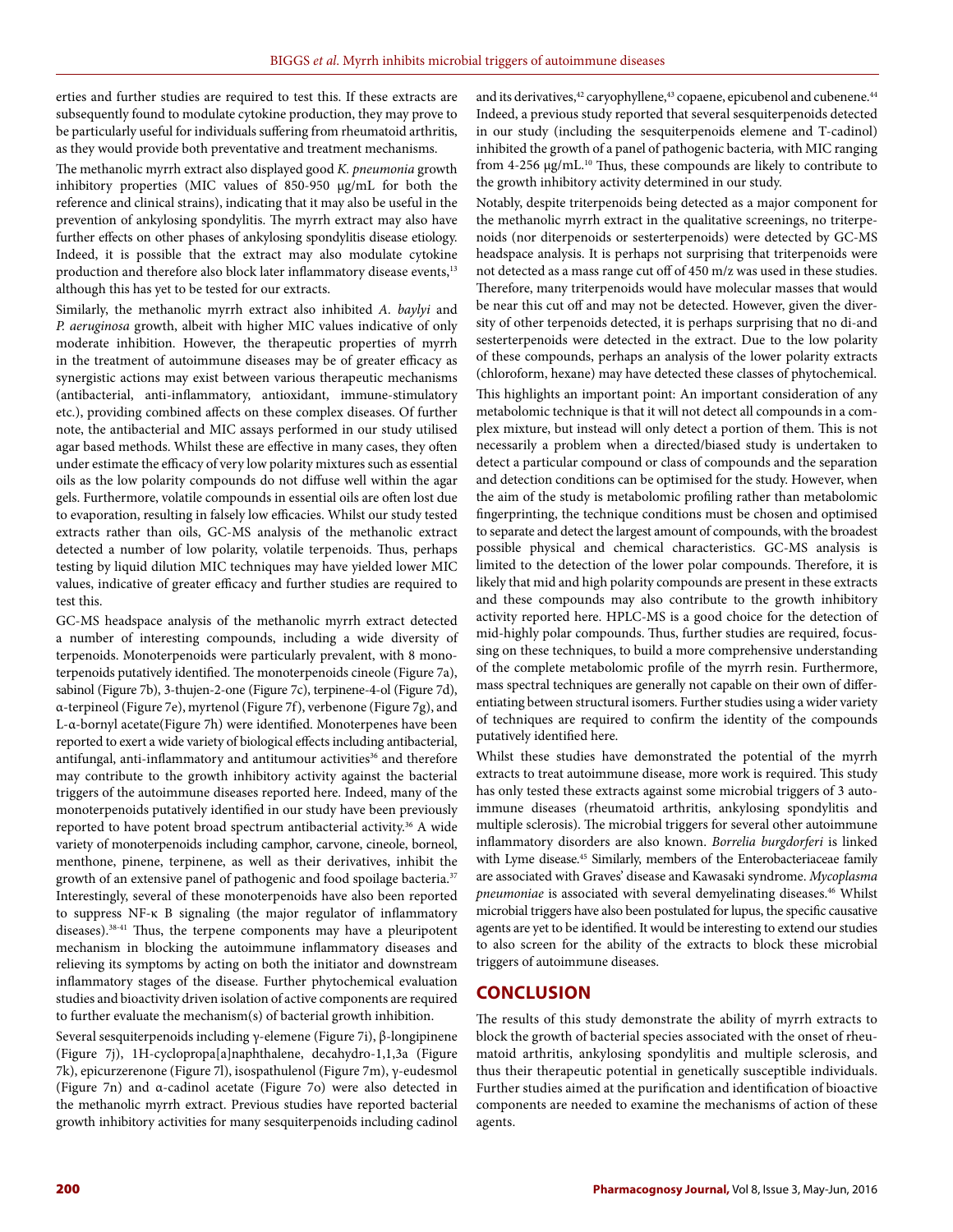#### **ACKNOWLEDGEMENTS**

Financial support for this work was provided by the Environmental Futures Research Institute and the School of Natural Sciences, Griffith University.

## **CONFLICTS OF INTEREST**

The authors report no conflicts of interest.

#### **ABBREVIATIONS**

**DMSO:** Dimethyl sulfoxide; **LC**<sub>50</sub>: The concentration required to achieve 50 % mortality; **MIC:** Minimum inhibitory concentration.

#### **REFERENCES**

- 1. Maloney GA. Gold, frankincense, and myrrh: an introduction to Eastern Christian spirituality*.* Crossroads Pub Co. 1997: New York.
- 2. Tucker AO. Frankincense and myrrh. Economic Botany. 1986;40(4):425-33.
- 3. Wootton S. (Ed.). Aromatherapy and Natural Health. GE Fabbri Ltd 2005; London UK. 285-6.
- 4. Dharmananda S. Myrrh and frankincense, spiritual significance. Internet Journal. 2003;2:1-6.
- 5. Rao RM, Khan ZA, Shah AH. Toxicity studies in mice of *Commiphora molmol* oleo-gum-resin. Journal of Ethno pharmacology. 2001;76(2):151-4.
- 6. Evans WC. Trease and Evans' Pharmacognosy 1989; 13<sup>th</sup> ed. Bailliere Tindall, London: 474-475.
- 7. Al-Juraifani AA. Antimicrobial activity of some medicinal plants used in Saudi Arabia. Canadian Journal of Pure and Applied Sciences. 2009;1509.
- 8. Lee K, Lee JH, Kim SI. Anti-biofilm, anti-hemolysis, and anti-virulence activities of black pepper, cananga, myrrh oils, and nerolidol against *Staphylococcus aureus*. Applied Microbiology and Biotechnology. 2014;98(22):9447-57.
- 9. Dolara P, Corte B, Ghelardini C. Local anaesthetic, antibacterial and antifungal properties of sesquiterpenes from myrrh. Planta Medica. 2000;66(4):356-8.
- 10. Rahman MM, Garvey M, Piddock LJV. Antibacterial terpenes from the oleoresin of *Commiphora molmol* (Engl.). Phytotherapy Research. 2008;22(10): 1356-60.
- 11. Tariq M, Ageel AM, Al-Yahya MA. Antiinflammatory activity of *Commiphora molmol*. Agents and Actions. 1985;17:381-2.
- 12. Satyavati GV, Raghunathan K, Prsad DN. *Commiphora mukul* Engl. and *Tinospora cordifolia* Willd. A study of anti inflammatory acitivity. Rheumatism. 1969;4(Issue missing):141-3.
- 13. Kim MS, Bae GS, Park KC. Myrrh inhibits LPS-induced inflammatory response and protects from cecal ligation and puncture-induced sepsis. Evidence-based Complementary and Alternative Medicine. 2012; article ID 278718.
- 14. Ebringer A, Rashid T. Rheumatoid arthritis is an autoimmune disease triggered by Proteus urinary tract infection. Clinical and Developmental Immunology. 2006;13(1):41-8.
- 15. Ebringer A, Cunningham P, Ahmadi K. Sequence similarity between HLA-DR1 and DR4 subtypes associated with rheumatoid arthritis and Proteus/Serratia membrane haemolysins. Annals of the Rheumatic Diseases. 1992;51(11):1245-6.
- 16. Cock I, van Vuuren SF. Anti-*Proteus* activity of some South African medicinal plants: their potential for the prevention of rheumatoid arthritis. Inflammopharmacology. 2014;22:23-36. doi:10.1007/ s10787-013-0179-3
- 17. Ebringer A, Rashid T, Wilson C. Ankylosing spondylitis as an auto-immune disease linked to intestinal Klebsiella infection: prospects for a new therapeutic approach. Current Rheumatology Reviews. 2006;2:55-68.
- 18. Fielder M, Pirt SJ, Tarpey I. Molecular mimicry and ankylosing spondylitis: possible role of a novel sequence in pullulanase of *Klebsiella pneumoniae*. FEBS Letters 1995;369(2):243-8.
- 19. Cock I, van Vuuren SF. The potential of selected South African medicinal with anti-*Klebsiella* activity for the treatment and prevention of ankylosing spondylitis. Inflammopharmacology. 2015;23(1):21-35. DOI 10.1007/s10787-014-0222-z
- 20. Hughes LE, Smith PA, Natt RS. Cross-reactivity between related sequences found in Acinetobacter sp., *Pseudomonas aeruginosa*, myelin basic protein and myelin oligodendrocyte glycoprotein in multiple scherosis. Journal of Neuroimmunology. 2003;144(1):105-15.
- 21. Ebringer A, Rashid T, Wilson C. The role of *Acinetobacter* in the pathogenesis of multiple sclerosis examined by using Popper sequences. Medical Hypotheses. 2012;78(6):763-9.
- 22. Sirdaarta J, Matthews B, White AR, *et al*. GC-MS and LC-MS analysis of Kakadu plum fruit extracts displaying inhibitory activity against microbial triggers of multiple sclerosis. Pharmacognosy Communications. 2015;5(2):100-15. DOI: 10.5530/pc.2015.2.2
- 23. Kalt FR, Cock IE. Gas chromatography-mass spectroscopy analysis of bioactive Petalostigma extracts: Toxicity, antibacterial and antiviral activities. Pharmacognosy Magazine. 2014;10(37 Supp): S37-S49. DOI: 10.4103/0973-1296.127338
- 24. Sautron C, Cock IE. Antimicrobial activity and toxicity of *Syzygium australe* and *Syzygium leuhmannii* fruit extracts. Pharmacognosy Communications. 2014;4(1):53-60. DOI: 10.5530/pc.2014.1.8
- 25. Vesoul J, Cock IE. The potential of Bunya nut extracts as antibacterial functional foods. Pharmacognosy Communications. 2012;2(1):72-79. DOI: 10.5530/ pc.2012.1.13
- 26. Hart C, Ilanko P, Sirdaarta J, *et al*. *Tasmannia stipitata* as a functional food/natural preservative: Antimicrobial activity and toxicity. Pharmacognosy Communications. 2014;4(4):33-47. DOI: 10.5530/pc.2014.4.4
- 27. Winnett V, Boyer H, Sirdaarta J, *et al*. The potential of *Tasmannia lanceolata* as a natural preservative and medicinal agent: Antimicrobial activity and toxicity. Pharmacognosy Communications. 2014;4(1):42-52. DOI: 10.5530/pc.2014.1.7
- 28. Arkhipov A, Sirdaarta J, Rayan P, *et al*. An examination of the antibacterial, antifungal, anti-Giardial and anticancer properties of *Kigelia africana* fruit extracts. Pharmacognosy Communications. 2014;4(3):62-76. DOI: 10.5530/pc.2014.3.7
- 29. Sautron C, Cock IE. Antimicrobial activity and toxicity of *Syzygium australe* and *Syzygium leuhmanii* fruit extracts. Pharmacog Commn. 2014;4(1):53-60. DOI: 10.5530/pc.2014.1.8
- 30. Chikowe G, Mpala L, Cock IE. Antibacterial activity of selected Australian *Syzygium* species. Pharmacognosy Communications. 2013;3(4):77-83.
- 31. Cock IE. Antimicrobial activity of *Acacia aulacocarpa* and *Acacia complanta* methanolic extracts. Pharmacognosy Communications. 2012;2(1):66-71. DOI: 10.5530/pc.2012.1.12
- 32. Cock IE. Assessment of the toxicity of selected Australian native plant extracts using the *Artemia franciscana* nauplii bioassay. Internet Journal of Toxicology. 2008;5:2.
- 33. Ruebhart DR, Wikramasinghe WA, Cock IE. Protective efficacy of the antioxidants vitamin E and Trolox against *Microcystis aeruginosa* and microcystin-LR in *Artemia franciscana* nauplii. Journal of Toxicology and Environmental Health Part A. 2009;72(24):1567-75. DOI: 10.1080/15287390903232459
- 34. Cock IE, Ruebhart DR. Comparison of the brine shrimp nauplii bioassay and the ToxScreen-II test for the detection of toxicity associated with *Aloe vera* (*Aloe barbadensis* Miller) leaf extract. Pharmacognosy Research. 2009;1(2):98-101.
- 35. Alataha D, Kapral T, Smolen JS. Toxicity profiles of traditional disease modifying antirheumatic drugs for rheumatoid arthritis. Annals of the Rheumatic Diseases. 2003;62(5):482-6.
- 36. Cock IE. The phytochemistry and chemotherapeutic potential of *Tasmannia lanceolata* (Tasmanian pepper): A review. Pharmacognosy Communications. 2013;3(4):13-25.
- 37. Bakkali F, Averbeck S, Averbeck D. Biological effects of essential oils–A review. Food and Chemical Toxicology. 2008;46(2):446-75.
- Salminen A, Lehtonen M, Suuronen T. Terpenoids: Natural inhibitors of ΝΕ-κ Bsignalling with anti-inflammatory and anticancer potential. Cell and Molecular Life Sciences. 2008;65(19):2979-99.
- 39. Lu XG, Zhan LB, Feng BA. Inhibition of growth and metastasis of human gastric cancer implanted in nude mice by d-limonene. World Journal of Gastroenterology. 2004;10(14):2140-4.
- 40. Crowell PL. Prevention and therapy of cancer by dietary monoterpenes. Journal of Nutrition. 1999;129(3):775S-877S.
- 41. Zhou JY, Tang FD, Mao GG. Effect of a-pinene on nuclear translocation of NF-kB in THP-1 cells. Acta Pharmacologica Sinica. 2004;25(4):480-4.
- 42. Claeson P, Rådström P, Sköld O. Bactericidal effect of the sesquiterpene T-cadinol on *Staphylococcus aureus*. Phytotherapy Research. 1992;6(2):94-8.
- 43. Huang M, Sanchez-Moreiras AM, Abel C. The major volatile organic compound emitted from *Arabidopsis thaliana* flowers, the sesquiterpene (E)‐β‐caryophyllene, is a defense against a bacterial pathogen. New Phytologist. 2012; 193(4):997-1008.
- 44. Cane DE, Ke N. Epicubenol synthase. Origin of the oxygen atom of a bacterial sesquiterpene alcohol. Bioorganic and Medicinal Chemistry Letters. 2000; 10(2):105-107.
- 45. Beermann C, Wunderli-Allenspach H, Groscurth P. Lipoproteins from *Borreliaburgdorferi* applied in liposomes and presented to dendritic cells induce CD8+ T-lymphocytes *in vitro*. Cellular Immunology. 2000;201:124-31.
- 46. Kollef MH, West S, Davis DR. Central and peripheral nervous system demyelination after infection with *Mycoplasma pneumoniae*. Evidence of an autoimmune process. Southern Medical Journal. 1991;84(10):1255-8.